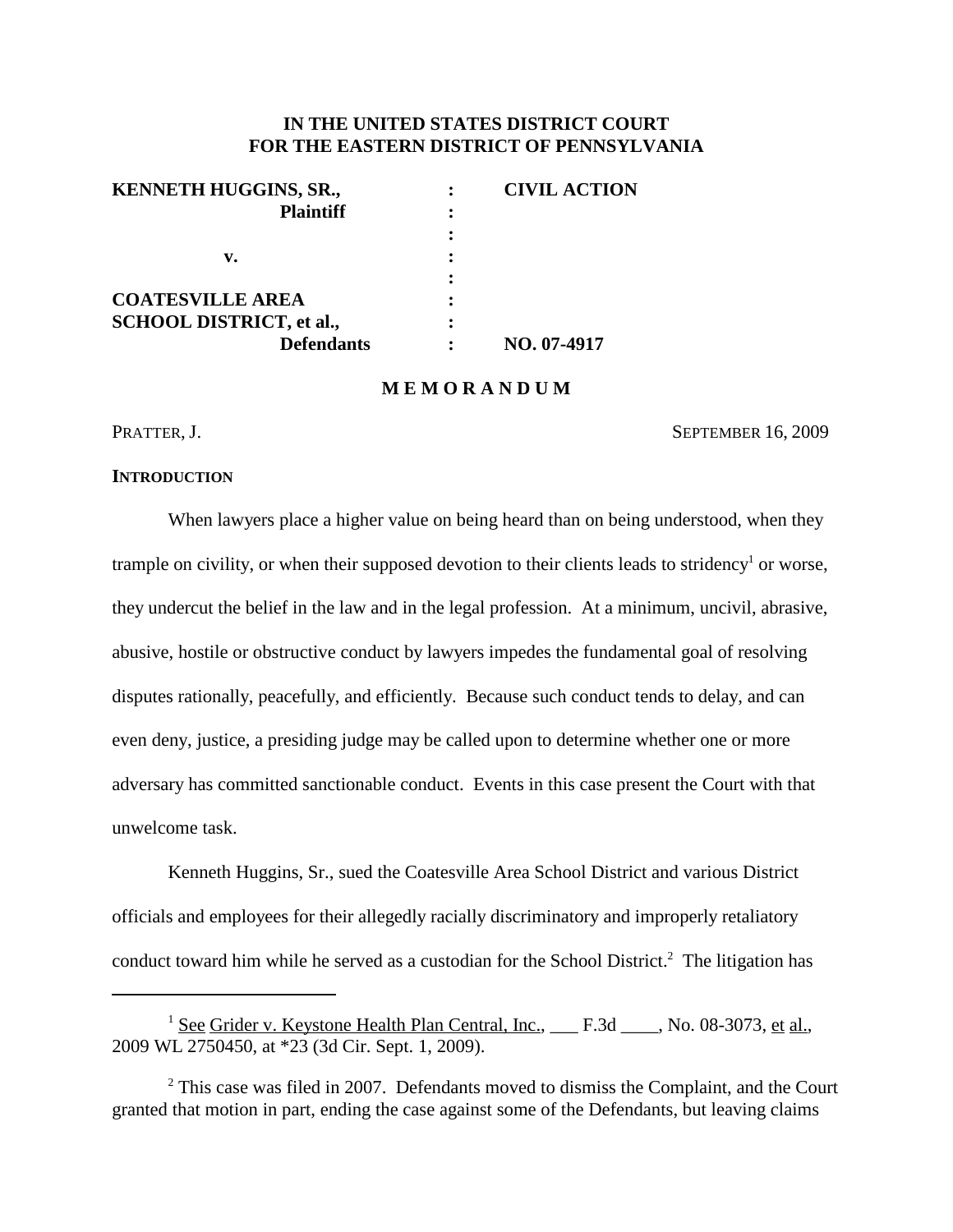progressed slowly through preliminary motions and into discovery.

At some point during the discovery phase of the litigation, counsel undeniably and intentionally crossed the line between appropriately aggressive advocacy and unrestrained, pointless offensive name-calling. In response, Defendants filed Motions for a Protective Order and for Sanctions against Mr. Huggins and his attorney because of Plaintiff's counsel's behavior. Following the oral argument on the Motions, during which the Court elicited the lawyers' descriptions and explanations of their own and each other's conduct, the Court ruled on the Motion for a Protective Order. The Court also provided both parties an opportunity to submit supplemental briefing on the sanctions motion.

The Court has again reviewed all of the submissions, as well as the transcript from the oral argument, hoping that with the passage of time the conduct of counsel would appear to be less offensive - - or at least closer to the lowest common acceptable denominator of professional conduct for a lawyer participating in litigation in federal court in the 21st century. However, time has not improved the picture.

Pursuant to the Court's inherent powers to control litigation pending before it, as well as the standards articulated by Rule 30(d)(2) of the Federal Rules of Civil Procedure and Rule 83.6.1 of the Local Rules of Civil Procedure for this District, the Court now grants in part and denies in part Defendants' Motion for Sanctions.

against the Coatesville Area School District and Dr. Walker. Earlier this year, Mr. Huggins filed a second complaint against many of the same Defendants for alleged ongoing discrimination, including by some of the Defendants who had been dismissed previously from that original suit. See Huggins v. Coatesville Area Sch. Dist., Civil Action No. 09-1309. In the second action, Defendants again filed a motion to dismiss, which was again granted, disposing of some, but not all, of the Plaintiff's claims. Defendants have answered the complaints in both actions, and a defense summary judgment motion is currently pending in the original action.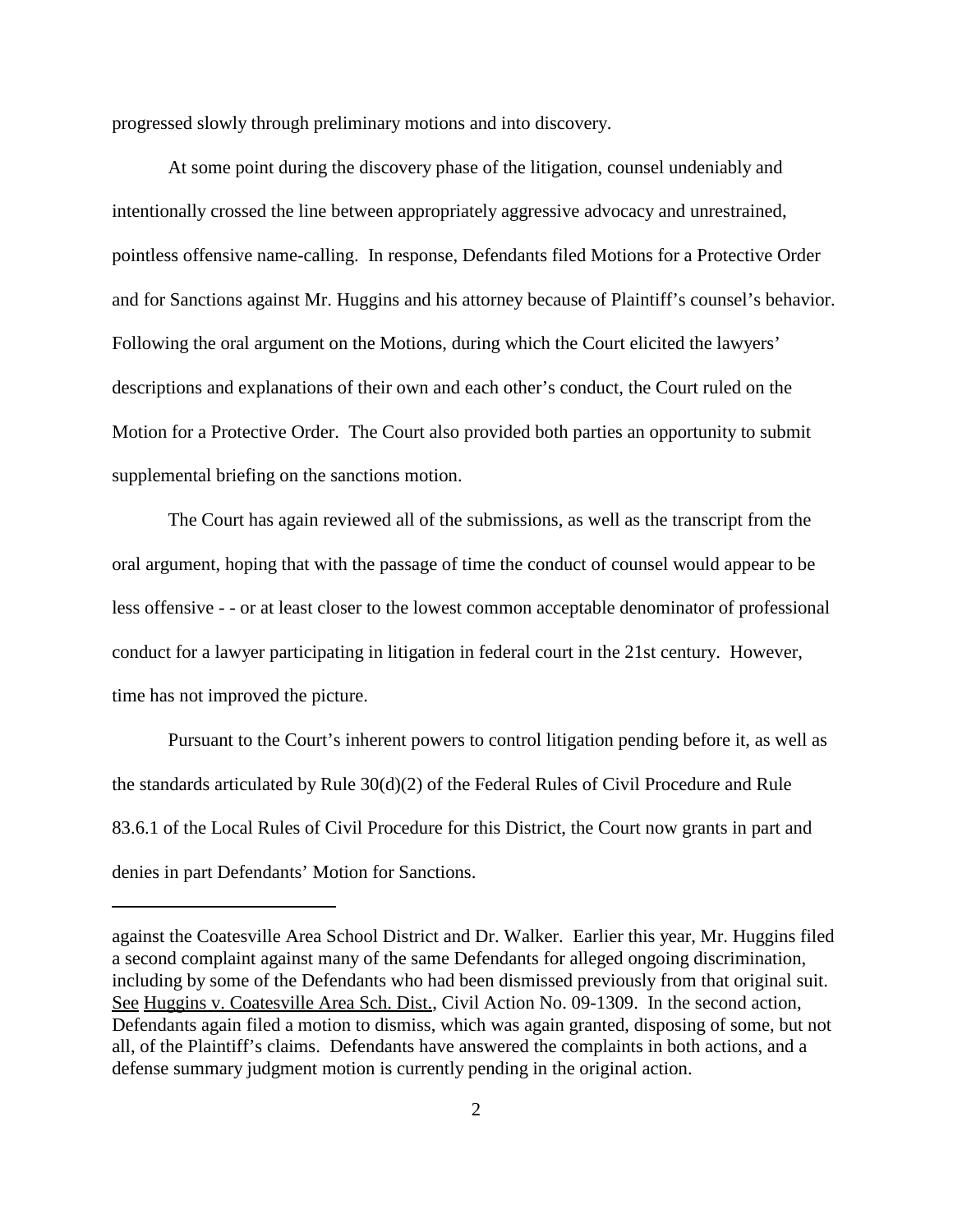### **FACTUAL AND PROCEDURAL BACKGROUND**

School District witnesses Dr. Walker and Mr. Quinones<sup>3</sup> arrived at the Coatesville Area School District's Benner Building for their June 5, 2009 depositions. Plaintiff's counsel, Mr. Hannah, had scheduled the depositions. Mr. Quinones was to be deposed at 9:00 a.m. and Dr. Walker at 11:00 a.m. Instead of proceeding according to the schedule, Mr. Hannah elected to depose Dr. Walker first.<sup>4</sup> Not long into the deposition,<sup>5</sup> the exchanges between the attorneys became, to say the least, heated, personal, rude, and pointless. Having reviewed the transcript of the aborted deposition, and having listened to the lawyers recount the events in the course of the oral argument, the Court concludes that both attorneys contributed to the escalation of tensions and the descent of their behavior at the deposition. <sup>6</sup> However, Mr. Hannah racheted the acrimony higher and the standards lower, using a few choice epithets for Mr. Ellison, by angrily referring to defense counsel at least four times as, among other things, a certain unattractive endpiece of anatomy.

According to the Defendants, during the Walker deposition Mr. Hannah also threatened

<sup>&</sup>lt;sup>3</sup> Dr. Walker is a defendant in the original action. Mr. Quinones was dismissed from the first action but remains a defendant in the second action.

<sup>4</sup> According to his submissions to the Court, Mr. Hannah states that he made this scheduling change when he found out that Mr. Quinones had not brought with him documents that had been subpoenaed by Mr. Hannah.

<sup>&</sup>lt;sup>5</sup> By page 62 of the 139-page transcript, the exchanges between the attorneys had begun to devolve into personal squabbling. See Walker Dep. Tr. at 62.

<sup>&</sup>lt;sup>6</sup> For instance, when Defendants' counsel, Mr. Ellison, objected to a question posed by Mr. Hannah to Dr. Walker, Mr Hannah responded, "Shut up. You are such an a-hole." Mr. Ellison's rejoinder was, "Next question. Dr. Walker, [Mr. Hannah]'s off his meds today. Pay no attention to that." See Walker Dep. Tr. at 112, lines 18-22.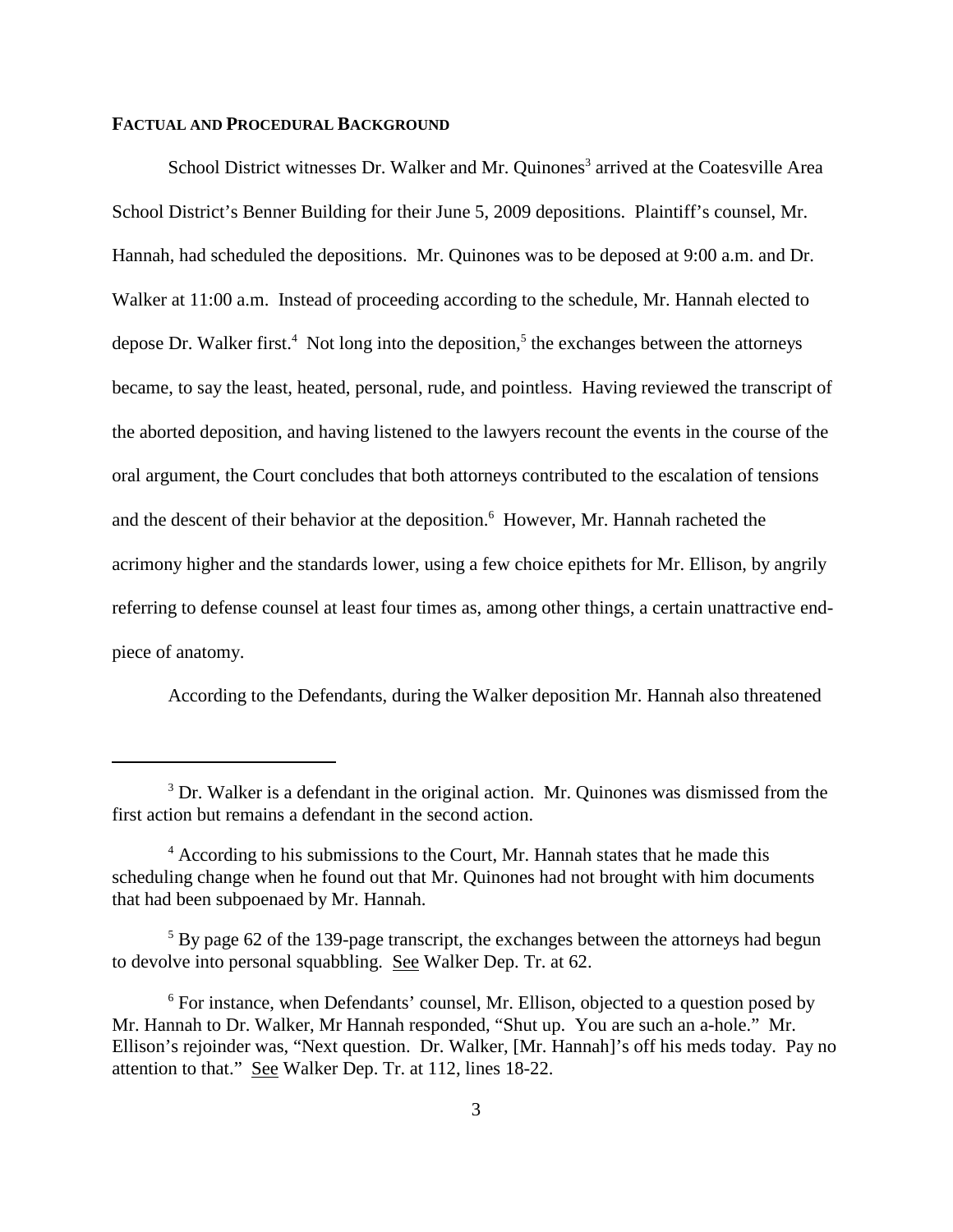to have an unlicensed paralegal assistant complete the deposition. Mr. Hannah explained in his response to Defendants' sanctions motion that the paralegal was in the process of attempting to regain his license to practice law following a suspension, and Mr. Hannah's side comment, which followed an agitated exchange with Mr. Ellison, asking whether the paralegal was "ready to go back on the saddle" referred to whether the paralegal was ready to be a licensed practicing litigator again, not to whether he was ready to step in and take the Walker deposition that day.

The hostility continued to escalate throughout the deposition. At one point, Mr. Ellison remarked about the skill of Mr. Hannah's mother in imparting proper manners to her son. See June 26, 2009 Hearing Tr. at 11. Then, at another point in the deposition, Mr. Hannah derisively called Mr. Ellison "Boy."<sup>7</sup> See id. at 11, 18. Eventually, after incessant insult exchanges and aggressive questioning and objecting as documented in the deposition transcript, defense counsel and the witness walked out of the deposition. Although the lawyers saw fit to call the Court during the deposition for a ruling on the scope of proper questioning, no mention was made at that time of the name-calling and similar behavior. According to the transcript, the offending conduct occurred both before and after the application to the Court. See, e.g., Walker Dep. Tr. at 69, 82, 110, 112.

Thereafter, Mr. Huggins re-noticed the depositions of the two witnesses. In response, Defendants argued that Plaintiff's counsel's conduct at the originally scheduled deposition should bar him from re-noticing the depositions. Defendants also requested sanctions in the form

 $<sup>7</sup>$  One of Mr. Huggins's allegations in his suit is that Dr. Walker called him "Boy," which</sup> Mr. Huggins in the Complaint drafted by Mr. Hannah describes as "racially offensive and disempowering." Complaint at  $\P$  26-27. Mr. Huggins, Mr. Hannah and Mr. Ellison are all African-American men.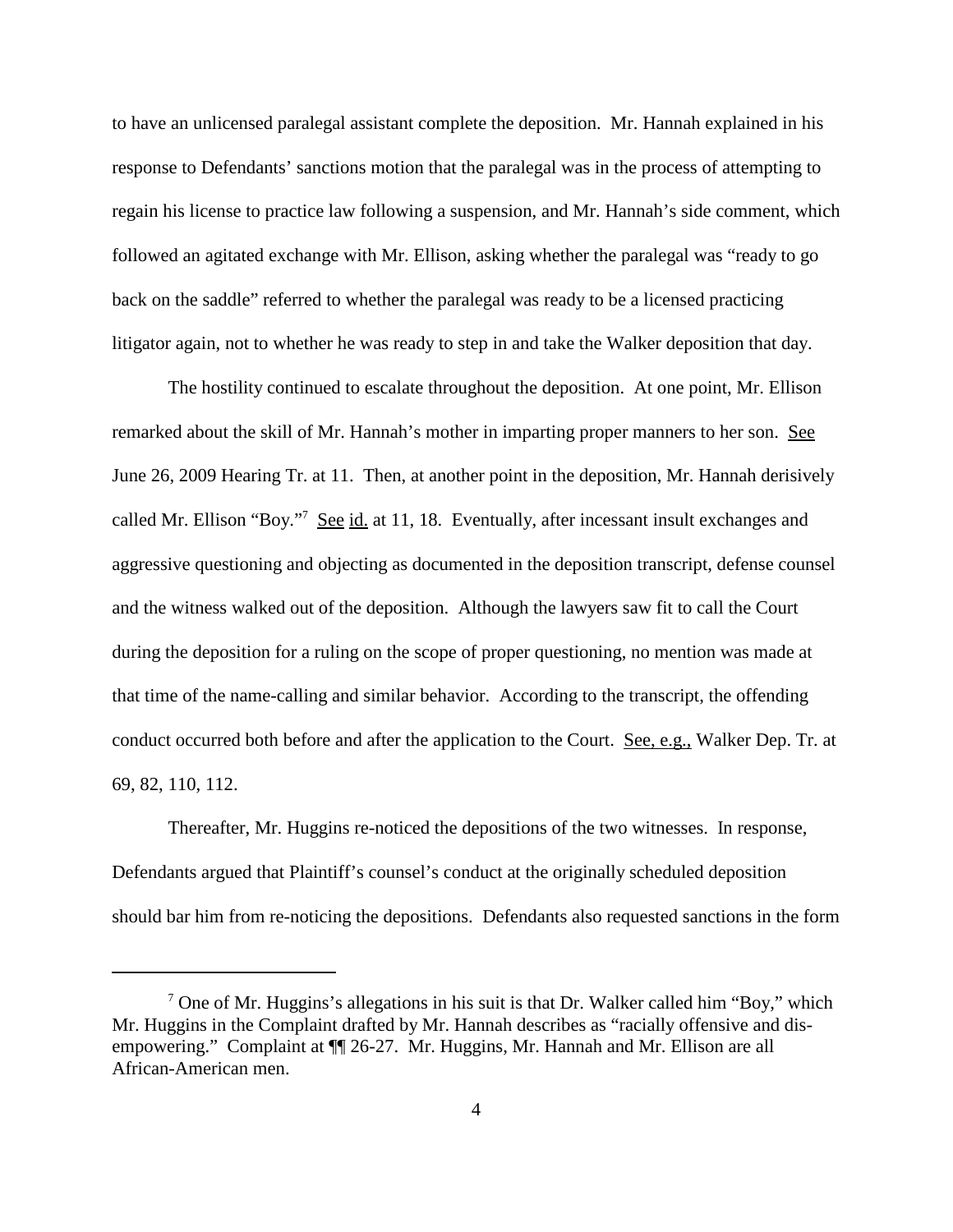of costs and attorneys' fees. The Court heard oral argument on the motions and, in a June 26, 2009 Order, granted in part and denied in part the Motion for a Protective Order, and invited supplemental briefing with regard to the Motion for Sanctions.<sup>8</sup>

# **LEGAL STANDARD**

The decision to impose sanctions for the conduct of counsel during discovery is generally entrusted to the Court's sound discretion. Bowers v. NCAA, 475 F.3d 524, 538 (3d Cir. 2007). Various enacted rules specifically address counsel's obligations and the Court's role in enforcing minimum professional standards. Under Fed. R. Civ. P. 30(d)(2), for example, "The court may impose an appropriate sanction--including the reasonable expenses and attorney's fees incurred by any party--on a person who impedes, delays, or frustrates the fair examination of the deponent." Rule 30(d) was amended in 1993 to respond to a rise in reports of misconduct in depositions. The Advisory Committee Notes provide the following guidance and explanation for the rule: "In general, counsel should not engage in any conduct during a deposition that would not be allowed in the presence of a judicial officer."<sup>9</sup> Similarly, under the Rules of Professional

<sup>&</sup>lt;sup>8</sup> The Court recognizes that the allegations here and the risk of sanctions are of grave significance to the litigants and to counsel whose conduct is under scrutiny. See, e.g., In re Prudential Ins. Co. Am. Sales Practice Litig. Agent Actions, 278 F.3d 175, 191 (3d Cir. 2002); GMAC Bank v. HTFC Corp., 248 F.R.D. 182 (E.D. Pa. 2008). Accordingly, due process notice was afforded all concerned here so that counsel had ample opportunity at oral argument and in initial and supplemental briefing to defend or explain the conduct at issue and, to the extent possible, endeavor to ameliorate the risks of sanctions.

<sup>&</sup>lt;sup>9</sup> There should be no mistaking that the Court would not accept, permit or tolerate in the Court's presence any of the name-calling and childish baiting behavior such as is documented on the transcript of the June 5, 2009 deposition of Dr. Walker in this case. The Court is equally certain that no other judicial officer would have permitted the conduct to have occurred in the judicial officer's presence. Indeed, the Court confidently assumes that counsel would not have behaved as they did if any judicial officer had been present to witness their behavior first-hand.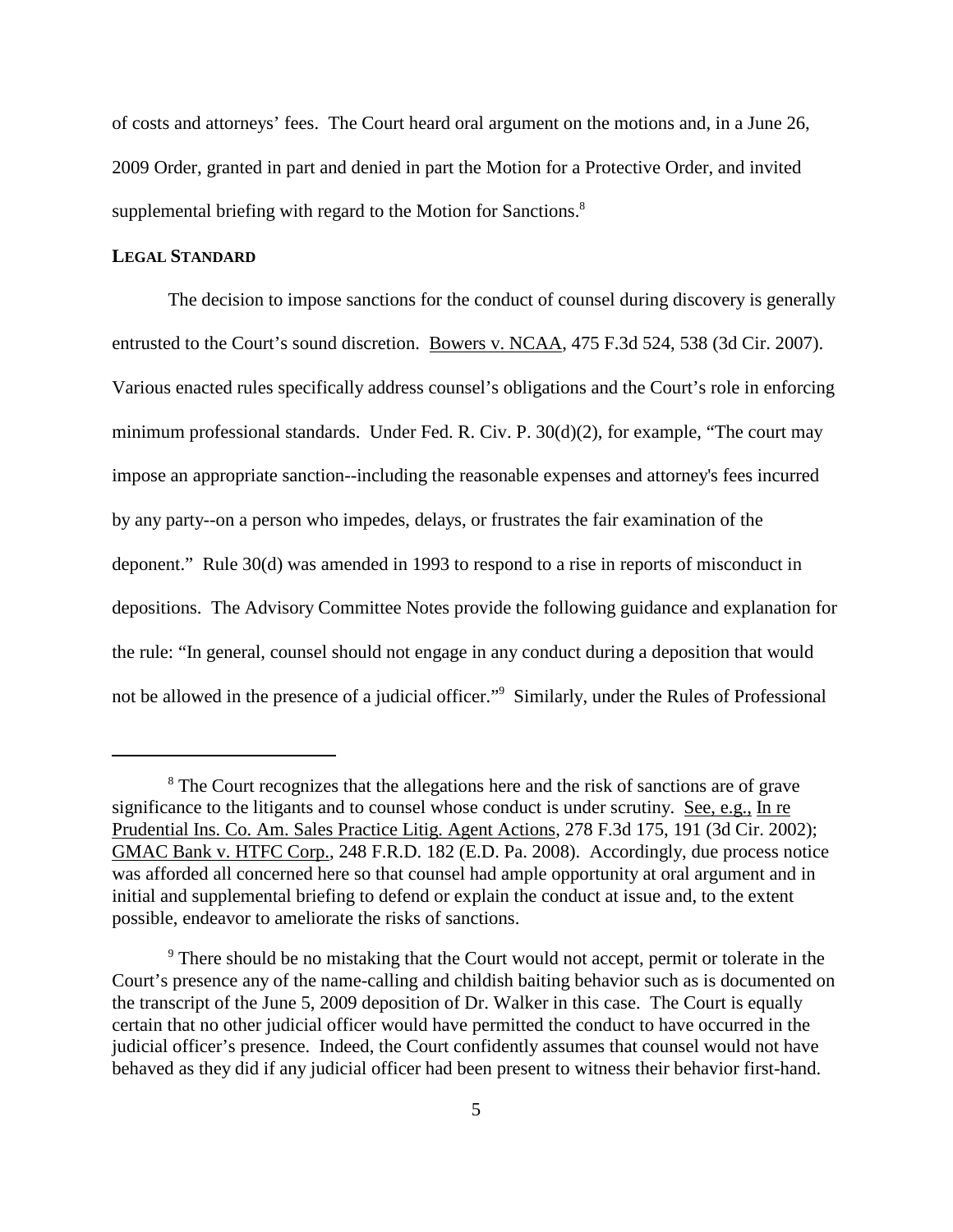Conduct governing lawyers in practice in the Commonwealth of Pennsylvania,<sup>10</sup> in particular,

Rule 3.5(d), a lawyer shall not "engage in conduct intended to disrupt a tribunal." The definition of "tribunal" includes depositions. See Comment [5] to R. Prof. Conduct  $3.5$ <sup>11</sup>

#### **DISCUSSION**

Defendants assert that in addition to the obvious incivility of using foul language, Plaintiff's counsel's conduct improperly delayed and frustrated the fair examination of Dr. Walker during her deposition. Mr. Hannah's offending outbursts, documented in the transcript of the foreshortened deposition, were undeniably disruptive. It was not merely a single, isolated incident. By the same token, however, neither was Mr. Hannah's angry and inexcusable behavior incessantly pervasive.<sup>12</sup> To complete the behavioral picture, Defendants' counsel

 $12$  By way of comparison, the outbursts complained of here, while more pervasive than the single incident in Wetzel v. Hyatt Corp., Civ. A. No. 91-7406, 1992 WL 122928 (E.D. Pa. June 1, 1992) (refusing to grant sanctions against either party when one attorney uttered a single expression of profanity at a deposition and opposing counsel refused to continue the deposition because of it), were less pervasive than the offensive conduct in GMAC Bank v. HTFC Corp., 248 F.R.D. 182 (E.D. Pa. 2008) (sanctioning both lawyer and client when client repeatedly used profanity ("f—" or some variant thereof was used at least 73 times), threatened opposing counsel, refused to answer questions, and made his own objections at a deposition and his attorney did nothing to curb this abusive behavior). See also Saldana v. Kmart Corp., 260 F.3d 228 (3d Cir. 2001), in which the appellate court overturned sanctions imposed upon an attorney who used profanity during telephone conferences with opposing counsel and described an expert witness as

 $10$  Lawyers practicing in this Court are obliged to comply with the Rules of Professional Conduct. See Eastern District of Pennsylvania Local Civil Rules, Rule 83.6, Rule IV, which expressly adopts the Rules of Professional Conduct, violation of which constitutes misconduct that can subject the offending lawyer to the Court's disciplinary action.

 $11$  The Preamble to the Rules, although not an enforceable rule itself, imparts an important orientation for understanding the Rules and the principles being espoused: "These principles include the lawyer's obligation zealously to protect and pursue a client's legitimate interests, within the bounds of the law while maintaining a professional, courteous and civil attitude toward all persons involved in the legal system."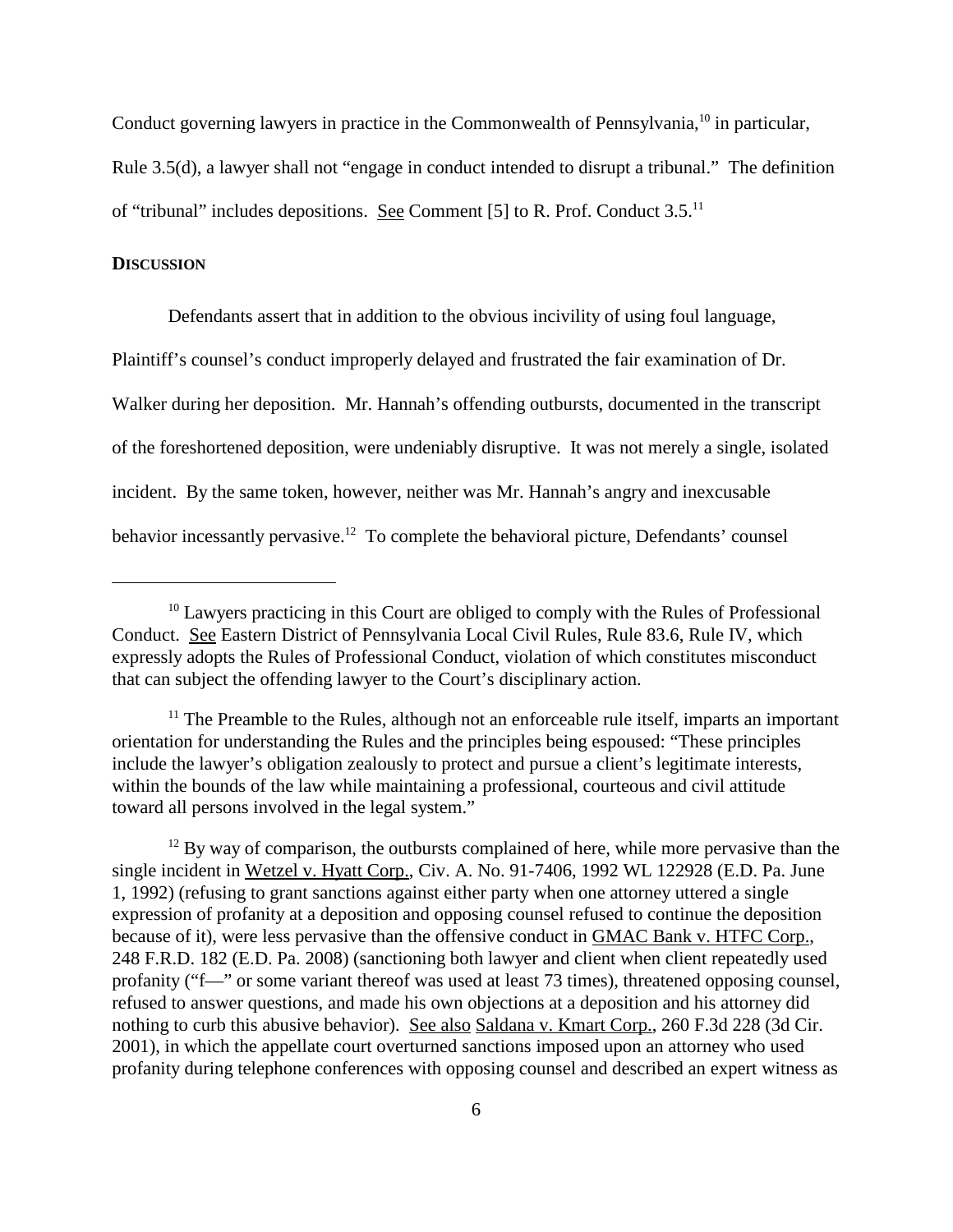admits that he engaged in a heated argument with Plaintiff's counsel during the deposition, and that he and the witness were the ones to walk out after a deposition break, thereby discontinuing the deposition. Thus, the arguments and name calling that erupted at the Walker deposition may not have been entirely one-sided and may not have been the exclusive reason for delayed and more costly discovery.

Mr. Hannah claims, even in the stark light of the deposition transcript, that at all times he was polite and respectful of the witness, Dr. Walker. Implicitly admitting that his might be an unconventional view of polite and respectful interaction, Mr. Hannah tries to justify his own behavior by complaining that Defendants' counsel intentionally provoked him with "constant objections" during the deposition. As for his conduct towards the witness, Plaintiff's counsel candidly admitted at oral argument that he intentionally sought to make the witness "uneasy" and "to get an edge on [his] advocacy" by deliberately addressing the witness "Ms." Walker, rather than "Dr." Walker, even though counsel knew full well that the witness had earned a doctorate degree and routinely was known as "Dr. Walker" in formal or business settings. As expressed by Mr. Hannah, this gamesmanship was a litigation "technique" of deliberately disrespecting an

a "Nazi," and where there were 4 incidents of using profanity (2 during telephone conferences and 2 as asides at a deposition) which did not cause any delay of the proceedings.

The Court fully appreciates the appellate court's power to guard against abuses of discretion, and to correct errors, by the trial court, lest the proximity of the trial court to the ongoing conduct of the litigation cloud the court's dispassionate consideration of counsel's behavior. See, e.g., Grider v. Keystone Health Plan Central, Inc., \_\_\_ F.3d \_\_\_, No. 08-3073, et al., 2009 WL 2750450 (3d Cir. Sept. 1, 2009). Nonetheless, each court has an inescapable and important duty to preserve the decorum of the judicial process and the conduct of litigation. On occasion – and the Court views this as one – the Court must accept the obligation to remind lawyers that they owe the judicial system the fundamental duties of personal dignity and professional integrity, coupled with a duty of courtesy and cooperation with fellow professionals for the efficient administration of our system of justice and the respect of the public it serves.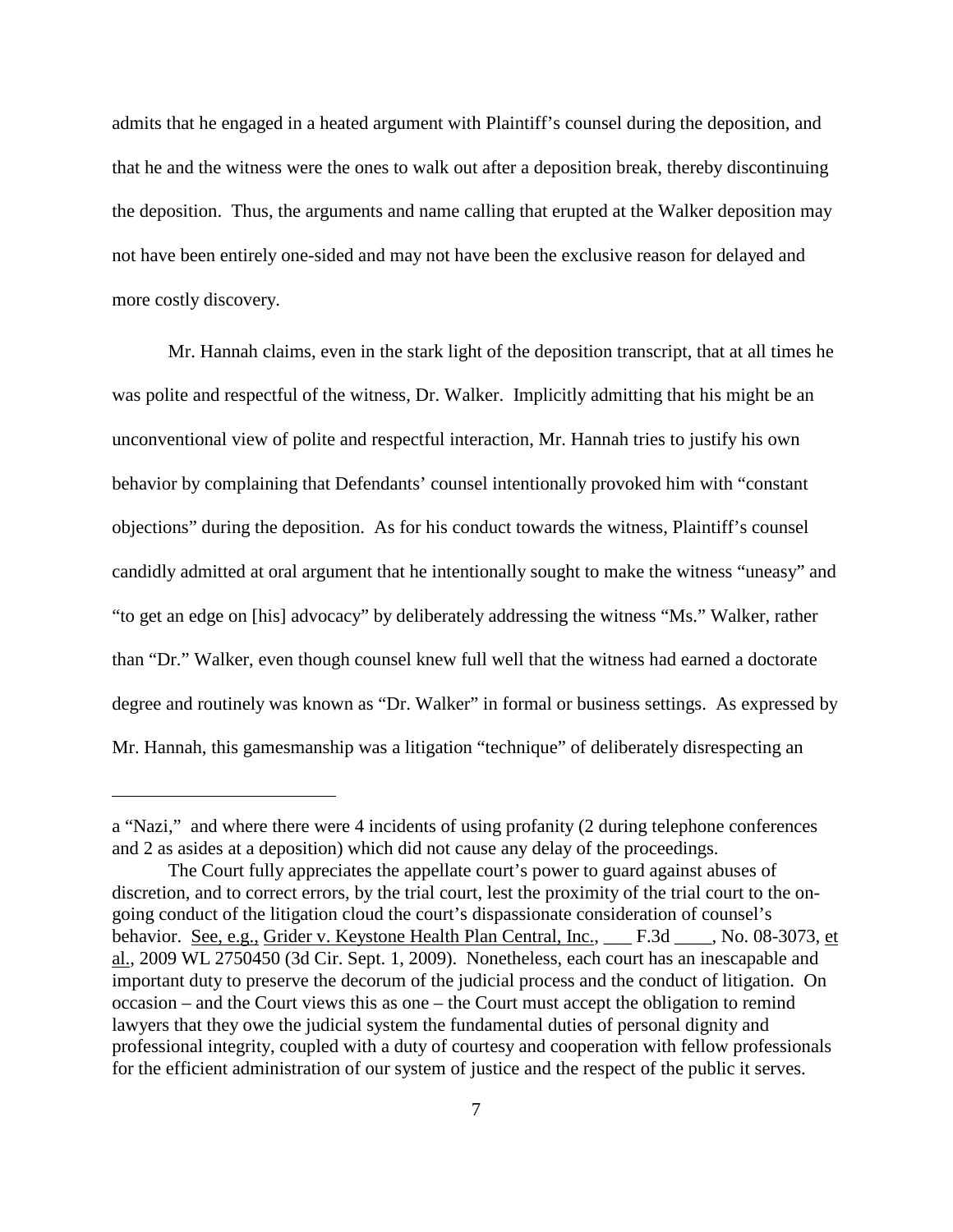opposing litigant-witness of which Mr. Hannah actually seemed proud and with which he was apparently very familiar. At a minimum, this admission cuts directly against Mr. Hannah's assertion that he at all times treated Dr. Walker with due respect. While the vigorous objections of opposing counsel may be frustrating, such conduct cannot and does not justify Mr. Hannah's plunge to name-calling and intentionally disrespecting someone in order "to get an edge." Likewise, provocation will not justify the use of the very same racially charged epithet on which his own client partially bases his claims. Certainly this behavior "impede[d], delay[ed] or frustrate[d] the fair examination of the deponent" by unnecessarily and pointlessly escalating the already-volatile environment created by both parties's counsel.

In addition, counsel's behavior falls far short of that which lawyers are to exhibit in the performance of their professional services. Treating an adversary with advertent discourtesy, let alone with calumny or derision, rends the fabric of the law. Although not rules that demand mandatory compliance, there are any number of published standards that remind lawyers what is expected of them in terms of civility. For example, in October 2000 the Philadelphia Bar Association published in the Philadelphia Bar Reporter its proposal for "Principles of Professionalism" that included the following Guideline:

We will not condone or indulge in offensive conduct directed to the court or its staff, counsel, parties or witnesses. We will abstain from disparaging personal remarks or acrimony and encourage our clients to do so as well.

The same Bar Association adopted various "Working Rules of Professionalism" which included as Rule 1:

Treat with civility opposing counsel, lawyers and their staffs, witnesses and the courts and court officers. Professional courtesy is a virtue, not a shortcoming. It is entirely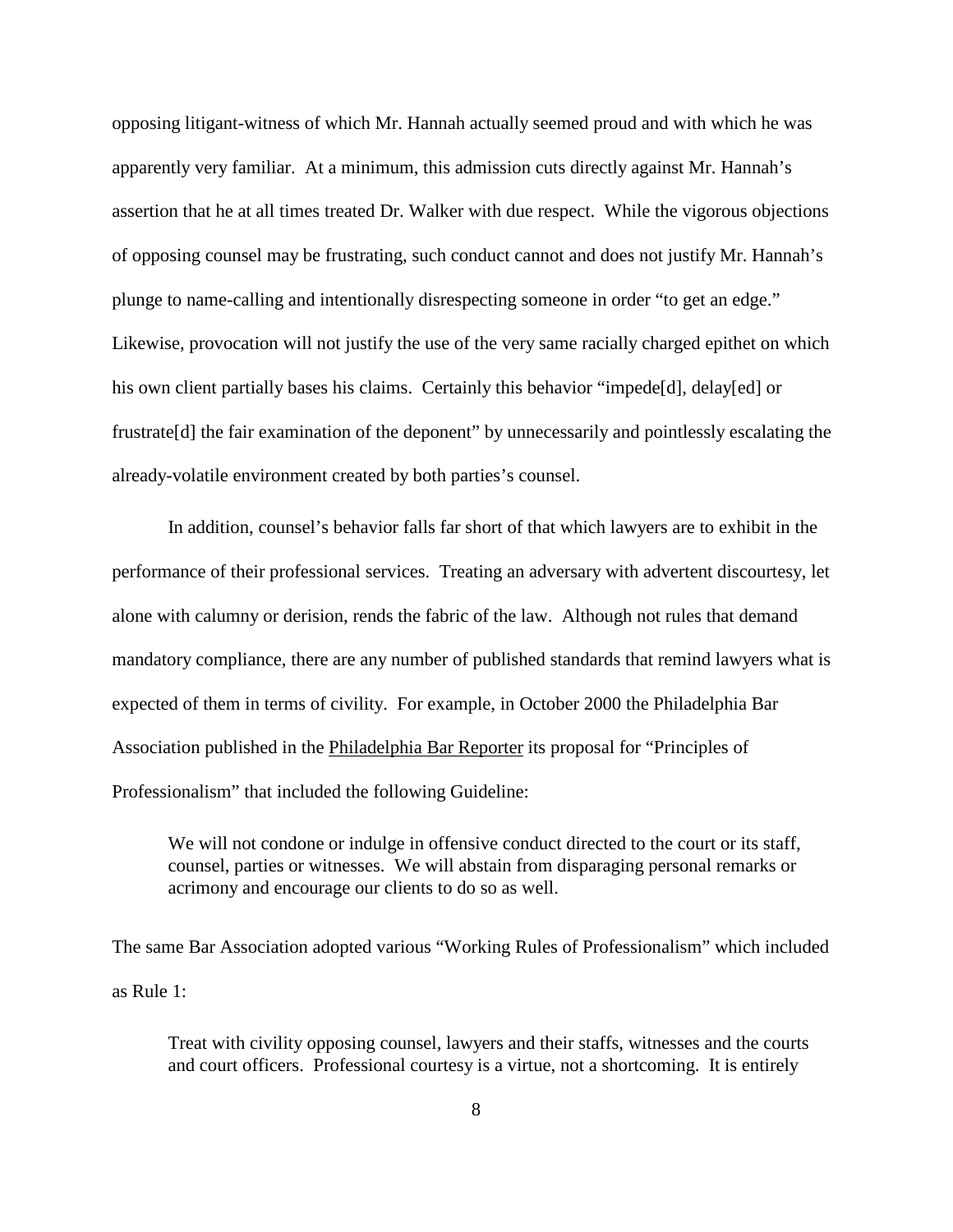compatible with vigorous advocacy and zealous representation.

Likewise, the Pennsylvania Bar Association established similar "Working Rules for

Professionalism" in 2002, making its "First Rule":

Treat with civility the lawyers, clients, opposing parties, the Court, and all the officials with whom we work. Professional courtesy is compatible with vigorous advocacy and zealous representation.

Numerous other bar associations and professional societies have officially embraced equally

pointed tenets. 13

 $13$  In 1998 the American Bar Association Section of Litigation set certain aspirational goals for lawyers' conduct, introducing them as follows: "A lawyer's conduct should be characterized at all times by personal courtesy and professional integrity in the fullest sense of those words." As for duties owed to other counsel, those goals provide for "treat[ing] all other counsel, parties and witnesses in a civil and courteous manner, not only in court, but also in all other written and oral communications," declining to, "even when called upon by a client to do so, abuse or indulge in offensive conduct directed to other counsel, parties or witnesses" and "abstain[ing] from disparaging personal remarks or acrimony toward other counsel, parties or witnesses." Likewise, in 1989, almost a decade earlier, the ABA's Section of Tort and Insurance Practice adopted a "Lawyer's Creed of Professionalism" that provides: "With respect to opposing parties and their counsel . . . I will endeavor to be courteous and civil, both in oral and in written communications . . . In depositions . . . I will conduct myself with dignity, avoid making groundless objections and refrain from engaging in acts of rudeness or disrespect." The Washington, D.C. Bar Board of Governors adopted Voluntary Standards for Civility in Professional Conduct in 1996, including as Standard No. 16: "... We will not engage in any conduct during a deposition that would not be appropriate if a judge were present;" and as Standard No. 22: "During discovery, we will not engage in acrimonious conversations or exchanges with opposing counsel, parties or witnesses . . . We will not engage in undignified or discourteous conduct which degrades the legal proceeding." And the second tenet of the Tenets of Professionalism adopted by the International Association of Defense Counsel provides: "We recognize that professional courtesy is consistent with zealous advocacy. We will be civil and courteous to all with whom we come in contact and will endeavor to maintain a collegial relationship with our adversaries . . . We will not make groundless accusations of improprieties or attribute bad motives to other attorneys without good cause." The upshot of all these and the many similar codes of conduct is, of course, reminiscent of George Washington's oft-quoted "Rules of Civility & Decent Behaviour in Company and Conversation" which are commended to counsel for additional reference. In any event, it should be clear that from a professional conduct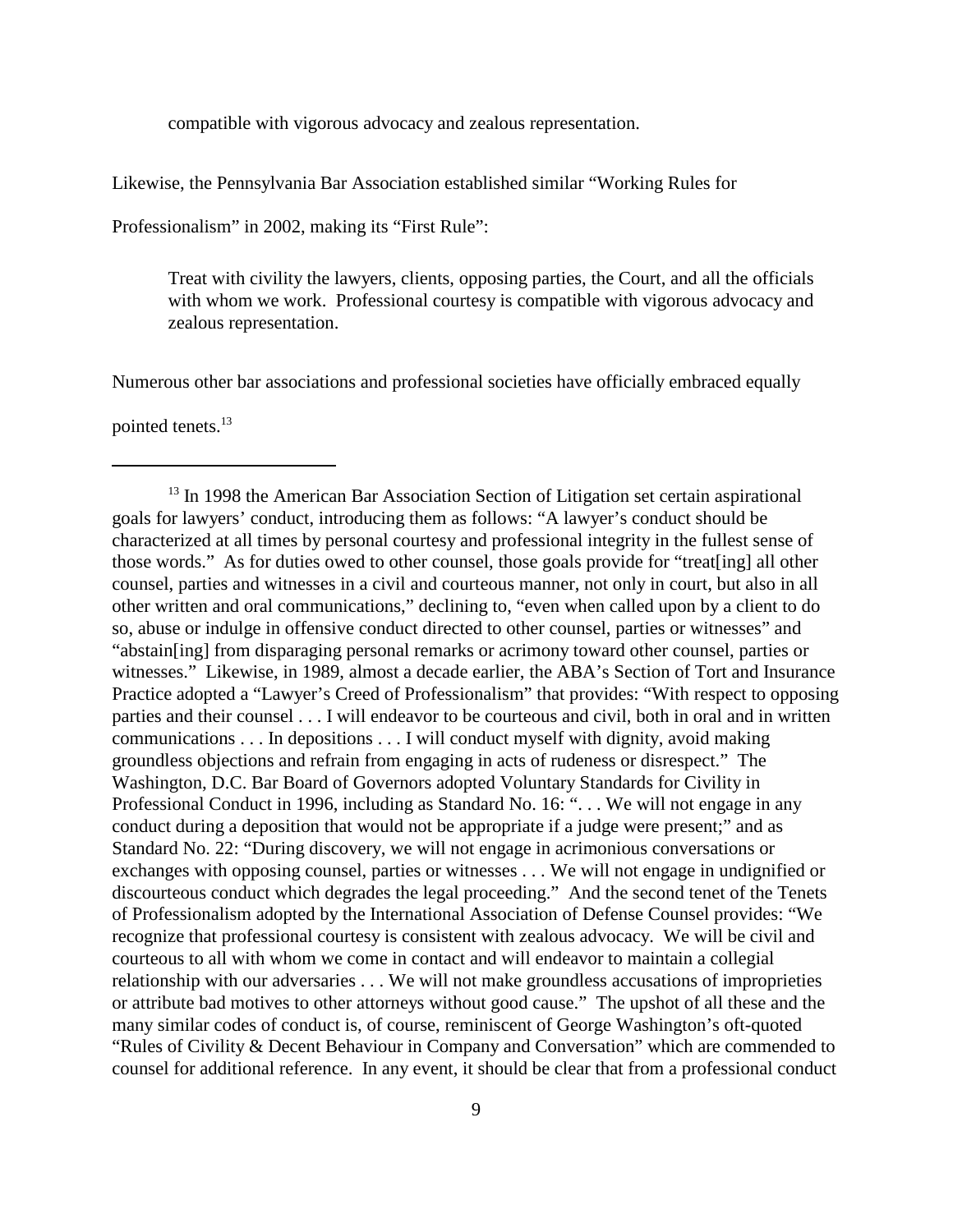In determining the proper sanction for this misconduct, the Court recognizes that requiring Mr. Hannah and/or his client to pay the costs and fees Mr. Ellison and his clients incurred in bringing the motion is not the most appropriate one, especially given that Mr. Ellison was not an innocent bystander in this debacle. Thus, the Court will deny the specific defense request for fees, in favor of a sanction that the Court hopes will have greater long-term substantive effect. The Court shall require Mr. Hannah to attend a CLE course dealing with civility and professionalism. Because this case has not yet concluded and because defense counsel is not without blame for the embarrassing conduct of the professionals here, inasmuch as the working relationship between these opposing counsel will necessarily continue, the Court also will expect Mr. Hannah and Mr. Ellison to join each other for an informal meal in an effort to facilitate the repair of their professional relationship.<sup>14</sup> Counsel then will submit a joint status report to inform the Court of their efforts to restore their conduct in this case to a level of professionalism for attorneys practicing before this Court that more closely approximates the conduct espoused by the civility codes and enactments referenced in this memorandum. To quote Supreme Court Justice Anthony Kennedy's speech at the 1997 ABA Annual Meeting,

standpoint, the Court interprets all of the rules, codes, tenets, and principles – whether mandatory or precatory – as reflecting the view that there is no place in the profession for disparaging the intelligence, ethics, morals, integrity or personal behavior of one's adversaries unless such things are directly and necessarily in issue.

 $14$  Over 400 years ago, William Shakespeare apparently believed that the legal profession provided a useful example for achieving civility when, in The Taming of the Shrew, he wrote "And do as adversaries do in law, Strive mightily but eat and drink as friends." At the end of the day, it should not be merely intelligence, skepticism, oratorical flourish or the like that truly distinguishes the legal profession from others. Rather, as Shakespeare recognized, one hopes and expects that it also is civility. Perhaps the adversaries in this case can be reinspired to achieve the Shakespearean vision and the aspirational goals of the very rules of professional conduct by which counsel have pledged to abide.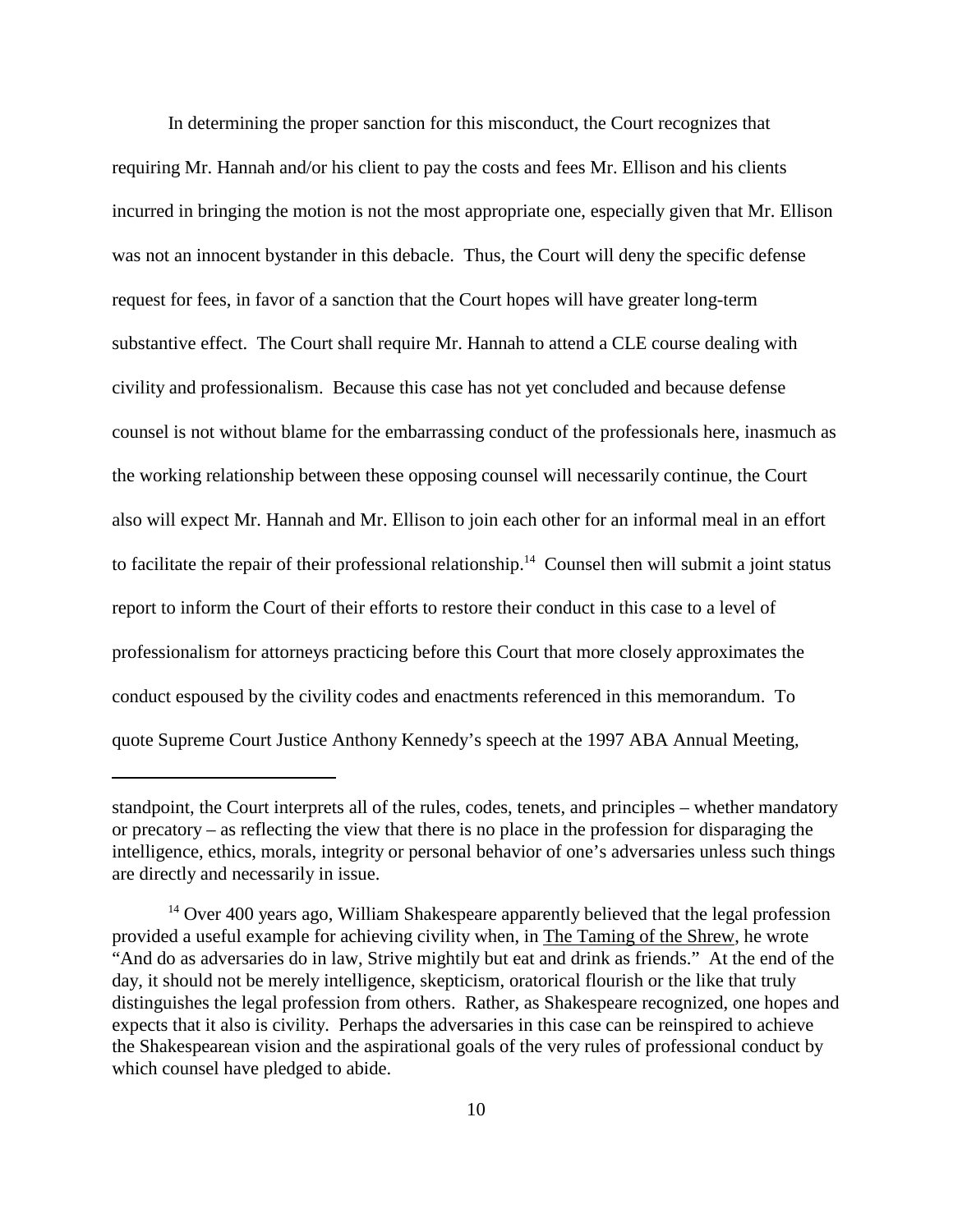"[Civility . . .] is not some bumper-sticker slogan, 'Have you hugged your adversary today?' Civility is the mark of an accomplished and superb professional, but it is even more than this. It is an end in itself. Civility has deep roots in the idea of respect for the individual."

### **CONCLUSION**

For the reasons discussed above, the Court grants in part and denies in part Defendants' Motion for Sanctions. An Order consistent with this Memorandum follows.

### BY THE COURT:

S/Gene E.K. Pratter GENE E.K. PRATTER United States District Judge